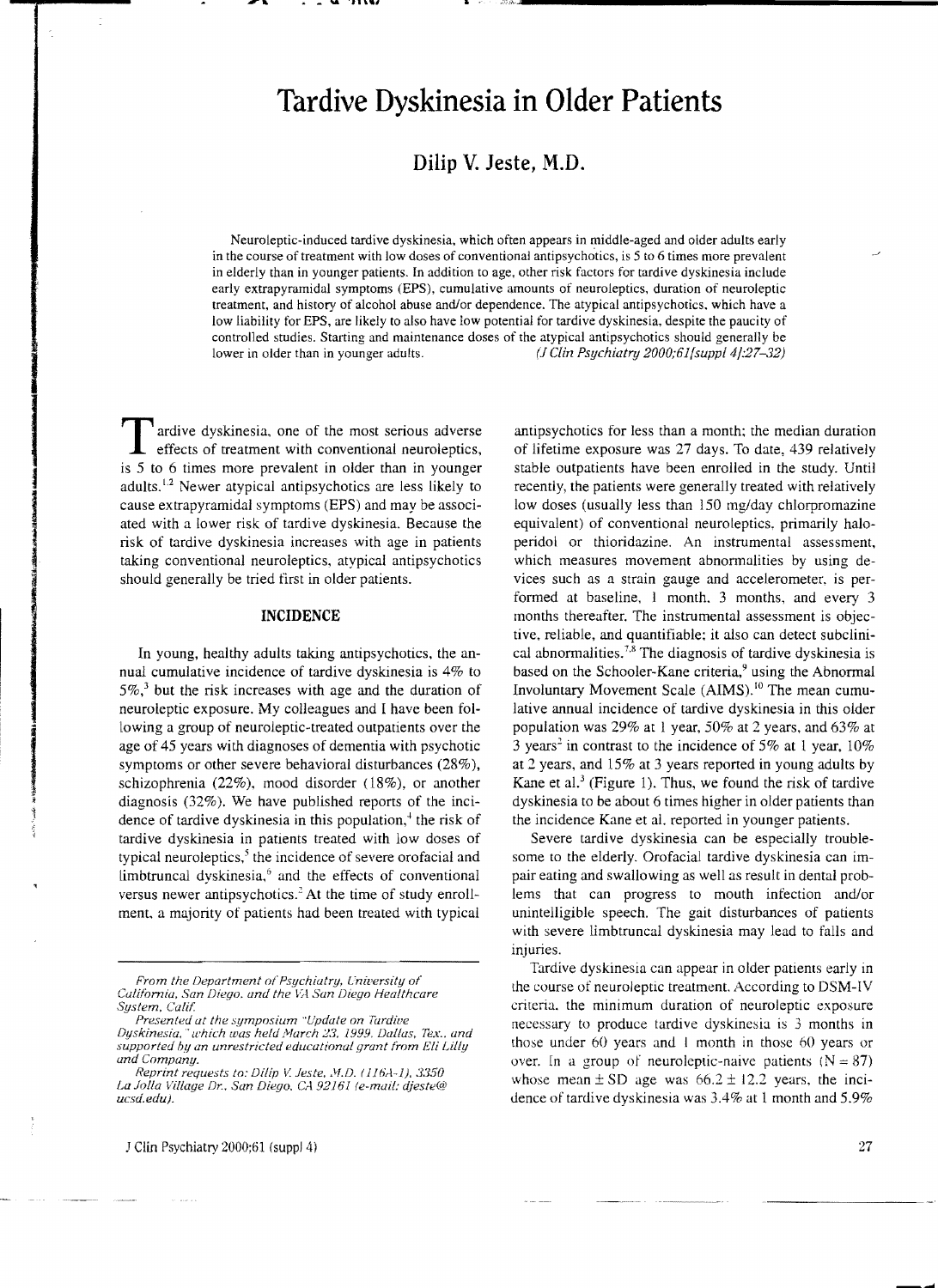



at 3 months.<sup>4</sup> At the end of 1 year of treatment with less than 100 mg/day chlorpromazine equivalent, the incidence of tardive dyskinesia was 23% in patients who had been neuroleptic naive at baseline (Figure 2). The risk increases with the duration of neuroleptic exposure. The incidence at 1 year was somewhat greater  $(p = .08)$  for those with more than 30 days of previous neuroleptic exposure at baseline  $(N = 131)$  than those with 30 days or less  $(N = 176)$ .

#### **RISK** FACTORS

Despite numerous studies over the past 35 years. our understanding of the risk factors for tardive dyskinesia remains incomplete. Old age appears to be the predominant patient-related risk factor.<sup>11,12</sup> Previous researchers have also associated tardive dyskinesia with early EPS. $<sup>13-15</sup>$  al-</sup> cohol abuse or dependence,<sup>16,17</sup> and ethnicity.<sup>18,19</sup>

As described earlier. my colleagues and I have studied risk factors for tardive dyskinesia in older patients.<sup>4</sup> The patients, who were over 45 years old. were treated with either a high-potency or low-potency neuroleptic, but were maintained on relatively low doses. Principal risk factors for the occurrence of tardive dyskinesia were a baseline duration of neuroleptic use totaling more than 90 days, the cumulative amount of neuroleptics (especially highpotency ones) used, a history of alcohol abuse or dependence at baseline, and the presence of subtle movement disorder at baseline. The cumulative amount of neuroleptic used is a product of daily dose and length of treatment, and high amounts of high-potency conventional neuroleptics were more likely to cause tardive dyskinesia than similar amounts of low-potency agents. One reason why earlier studies may have failed to find a difference in tardive dyskinesia risk between low-potency and highpotency neuroleptics is due to the intimate relationship between potency and dose used. When measured in chlorpromazine equivalents, low-potency neuroleptics, unlike high-potency neuroleptics;-are rarely used at high dosages.

Figure 2. Cumulative Incidence of Tardive Dyskinesia in Early Stages of Treatment With Typical Neuroleptics"



<sup>a</sup>From Jeste et al..<sup>5</sup> with permission

Previous reports of early EPS as a risk factor for tardive dyskinesia could conceivably be related to the likelihood that patients with early EPS generally received highpotency antipsychotics.

Development of EPS early in the course of treatment with conventional neuroleptics has been suggested as a risk factor for tardive dyskinesia.<sup>8,13-15</sup> In recent years, instrumental procedures have been developed to provide a sensitive and quantitative battery for the assessment of neuroleptic-induced movement disorders. These instrumental assessments can measure abnormalities such as instability, tremor. movement speed, and rigidity that are below the threshold of human detection. My colleagues and I have found that the presence of subtle, subclinical movement disorder or tremor at the beginning of neuroleptic treatment increases the risk for development of tardive dyskinesia.<sup>5</sup>

Several factors, including baseline movement abnormalities and movement abnormalities that develop early in the course of neuroleptic treatment. have a role in the relationship between EPS and tardive dyskinesia. These early movement abnormalities may predict the type of movement disorder (e.g., tremor vs. bradykinesia, rigidity vs. dyskinesia) or the SUbtype of tardive dyskinesia. Orofacial tardive dyskinesia is twice as common in middle-aged and elderly patients as limbtruncal tardive dyskinesia. Paulsen et al. 20 found the cumulative incidence of orofacial tardive dyskinesia was 38.5% after 1 year and 65.7% after 2 years of neuroleptic exposure, while the incidence of limbtruncal tardive dyskinesia was 18.6% after 1 year and 32.6% after 2 years. The presence of preclinical dyskinesia was predictive of both subtypes of tardive dyskinesia, while the presence of tremor was predictive of limbtruncal tardive dyskinesia only, and a history of alcohol abuse or dependence was predictive for orofacial tardive dyskinesia only.

The risk of EPS is also high in the elderly. My colleagues and  $I^{21}$  recently found a high incidence of EPS in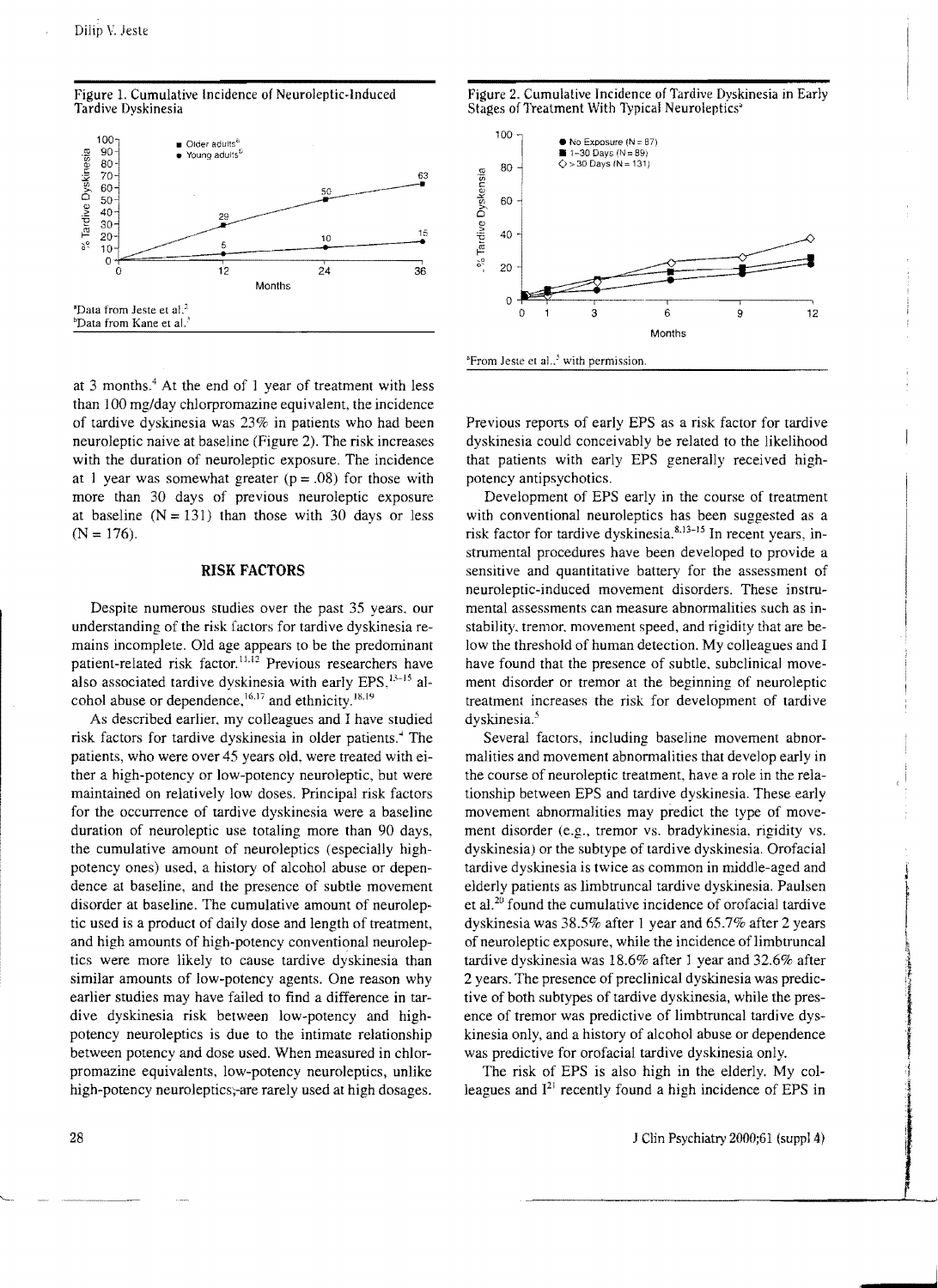Tardive Dyskinesia in Older Patients

24 outpatients with Alzheimer's disease who were treated with extremely low doses of conventional neuroleptics for psychosis or severe agitation. Their mean age was 75 years, and their mean score on the Mini-Mental State Examination was 20. All patients were neuroleptic naive at study entry. After 9 months of treatment with a mean ± SD dose of  $26 \pm 18$  mg/day of chlorpromazine equivalent (two thirds of the patients received haloperidol and one third, thioridazine), 67% of the patients had developed clinically significant parkinsonism. One important risk factor for EPS in this population was the presence of pretreatment subclinical bradykinesia, which was measured instrumentally.

Ethnicity is another predictive factor for the occurrence of tardive dyskinesia. Previous studies have found a higher incidence of tardive dyskinesia in African Americans as opposed to Caucasians.<sup>18,19</sup> In the Jeste et al. study, $2$  the cumulative annual incidence of tardive dyskinesia was 46.5% in African Americans and 27.2% in Caucasians. The 2 ethnic groups were similar in terms of diagnostic breakdown. age, percentage of men and women, length of neuroleptic exposure at baseline, and amount of cumulative neuroleptic use.

#### **ATYPICAL ANTIPSYCHOTICS AND TARDIVE DYSKINESIA**

Unlike conventional antipsychotics, atypical agents are potent central serotonin antagonists in addition to being central dopamine receptor antagonists. Four of these atypical agents-clozapine, olanzapine, quetiapine, and risperidone-are available in the United States, although clozapine is indicated only for treatment-refractory schizophrenic patients because of the risk of agranulocytosis. All 4 atypical agents are associated with a lower incidence of EPS than conventional neuroleptics. The low risk of tardive dyskinesia in c1ozapine-treated adults is well established.<sup>22</sup> Since EPS have been reported to be a risk factor for tardive dyskinesia in the elderly,  $5.13$  the incidence of tardive dyskinesia with the other atypical agents is also likely to be lower than the incidence with conventional neuroleptics. However. long-term studies are needed to determine the exact risk of tardive dyskinesia in older patients treated with the atypical antipsychotics.

#### **Clozapine**

Well-controlled published studies of the use of clozapine in the elderly are rare. but a number of open reports indicate the usefulness of clozapine for psychotic patients with Parkinson's disease, $23.24$  and some researchers have reported improvements in disabling tremor in patients with Parkinson's disease.<sup>25</sup> Although clozapine has a low risk of tardive dyskinesia. other side etfects limit its use in the elderly. Patients who take clozapine are at risk for leukopenia and even agranulocytosis. This risk necessitates





weekly blood monitoring during the first 6 months of treatment and semimonthly monitoring thereafter. Elderly patients, particularly those who are frail, may have trouble complying with these requirements. Despite its side effects. clozapine may be indicated for some Parkinson's disease patients with psychotic symptoms, treatmentrefractory psychotic patients, or those who have severe tardive dyskinesia.

#### **Risperidone**

A lower incidence of tardive dyskinesia was reported for risperidone compared with haloperidol after 9 months of treatment in a recent study (Figure 3).<sup>26</sup> The subjects, who were 45 years or older (mean age  $= 66$  years) had diagnoses of schizophrenia, dementia. mood disorders, or other conditions with psychotic symptoms or severe behavioral disturbances and had never been previously treated with an atypical antipsychotic. Sixty-one risperidone-treated patients were matched by age, diagnosis, and length of pre-enrollment neuroleptic exposure with 61 haloperidol-treated patients. Twenty-one percent of the haloperidol-treated patients and 31% of the risperidonetreated patients were neuroleptic-naive at study entry. In the patients who had previously received treatment with conventional neuroleptics, the median number of days of neuroleptic use was 72 in the haloperidol group and 89 in the risperidone group; 20% of the patients in each group were taking anticholinergic medication. The median dose of each medication was 1 mg/day, quite low for this heterogeneous population. Life-table analysis revealed that tardive dyskinesia was significantly more likely to develop in haloperidol-treated than in risperidone-treated patients ( $p < .05$ ).

Brecher<sup>27</sup> also reported a very low incidence of tardive dyskinesia in 216 risperidone-treated patients who had been exposed to the agent for a mean  $\pm$  SD of 184 $\pm$ 128 days. The patients. who were being treated for dementia. received  $0.5$ . 1, or 2 mg/day of risperidone. Both the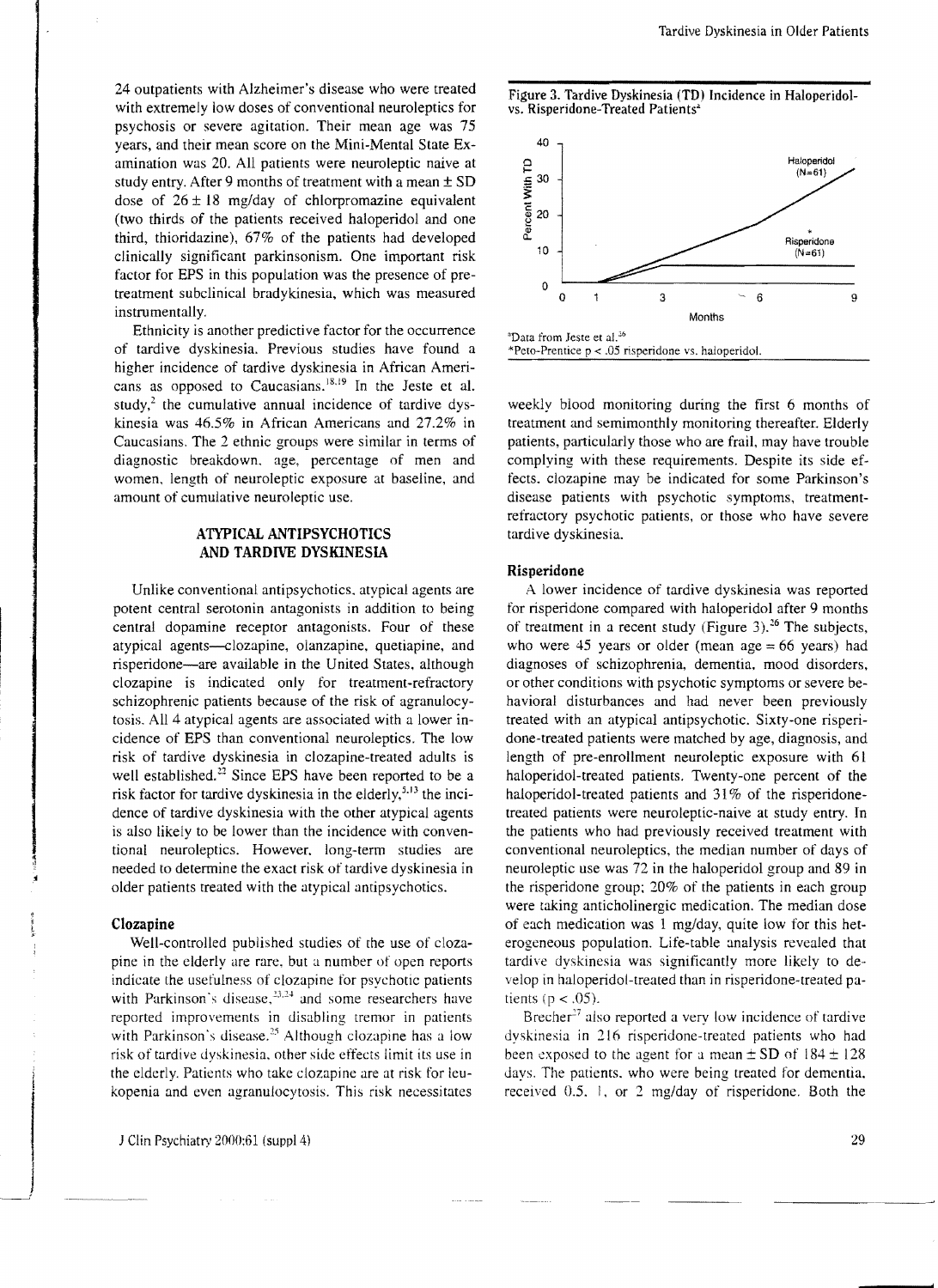



 $P$  Data from Street et al.<sup>29</sup> Abbreviations: EPS = extrapyramidal symptoms, LOCF = last observation carried forward.

| Drug        | Initial Dose (mg/d) | Typical Range (mg/d) |
|-------------|---------------------|----------------------|
| Clozapine   | $6.25 - 12.5$       | $50 - 100$           |
| Risperidone | $0.25 - 0.5$        | $1 - 2.5$            |
| Olanzapine  | $1 - 5$             | $5 - 15$             |
| Ouetiapine  | $12.5 - 25$         | $75 - 125$           |

1-mg/day and 2-mg/day risperidone doses were equally effective, but the 2-mg/day dose was associated with more EPS.

#### Olanzapine

Although data on the incidence of tardive dyskinesia in elderly patients treated with olanzapine have not yet been reported, preliminary evidence indicates a low risk for EPS in this population, and the risk of tardive dyskinesia in young olanzapine-treated adults appears to be low.<sup>28</sup> In a randomized, double-blind, placebo-controlled study<sup>29</sup> of 3 doses of olanzapine in 206 elderly nursing-home patients with Alzheimer's disease, there was no significant difference in EPS between any of the doses of olanzapine and plačebo (Figure 4). Patients who had psychiatric symptoms and behavioral disturbances associated with Alzheimer's disease were randomly assigned to 5, 10, or 15 mg/day of olanzapine or placebo for up to 6 weeks. The Simpson-Angus scale and Barnes Akathisia Scale were used to assess the patients weekly.

In a randomized, double-blind, 6-week study of schizophrenic patients over the age of 65 years,<sup>30</sup> the incidence of EPS was significantly ( $p < .05$ ) greater with haloperidol than olanzapine when patients were assessed with the Simpson-Angus and Barnes Akathisia scales. The patients were withdrawn from their previous neuroleptic and randomly assigned to treatment with olanzapine or haloperidol. At the end of 6 weeks of treatment, the Simpson-Angus scale scores had decreased 2.5 in the olanzapine-treated patients and increased 0.5 in the haloperidol-treated patients, while the Barnes Akathisia Scale scores had decreased 0.4 in the olanzapine-treated patients and increased 0.5 in the haloperidol-treated patients. These data suggest that the risk of tardive dyskinesia in older patients should be lower for olanzapine than for haloperidol.

There is also a case report<sup>31</sup> of improvement in haloperidol-induced tardive dyskinesia in an elderly patient who was switched from haloperidol to olanzapine. After 12 months of haloperidol treatment, the 76-year-old woman had AIMS scores ranging from minimal (face. tongue, and lower limbs) to moderate (lips, jaw, and upper limbs). The EPS often interfered with eating, Haloperidol was stopped and a week later 10 mg/day of olanzapine introduced. After 5 weeks of olanzapine treatment, there was substantial improvement of all abnormal movements-AIMS scores ranged from not present (face, jaw, tongue, lower limbs) to minimal (lips and upper limbs).

#### **Quetiapine**

Data are lacking for the tardive dyskinesia liability of older patients who are treated with quetiapine. However, preliminary reports indicate few EPS in this population. In an open-label study of 151 elderly patients who were treated with quetiapine for psychosis,  $32$  after 1 year of treatment there was a significant decrease from baseline on the Simpson-Angus EPS scale but no change in the AIMS. The mean score on the Simpson-Angus EPS scale decreased a mean  $\pm$  SD of 2.1  $\pm$  4.1 over 1 year of treatment ( $p < .001$ ). Parsa and Bastani<sup>33</sup> reported on 2 patients in whom treatment with quetiapine controlled psychotic symptoms without worsening motor disability.

These uncontrolled, open studies provide additional evidence that movement disorders are reduced in older patients treated with atypical antipsychotics. Since the risk of tardive dyskinesia is high in patients over the age of 45 years who are treated with even low doses of typical neuroleptics, atypical agents should generally be the preferred first-line treatment in elderly patients.

### Dosing

Elderly patients will often respond to lower doses of atypical antipsychotics than younger patients. When older patients are treated with novel antipsychotics, the clinician should generally start at a low dose and titrate upward slowly (Table 1). Patients with dementia will usually respond to a lower dose than patients with schizophrenia or other primary psychotic disorders.

Since quetiapine was not introduced into clinical practice until 1997, more clinical evidence exists for olanzapine and risperidone dosages. I recommend that the starting dose of olanzapine in elderly patients should be 1 to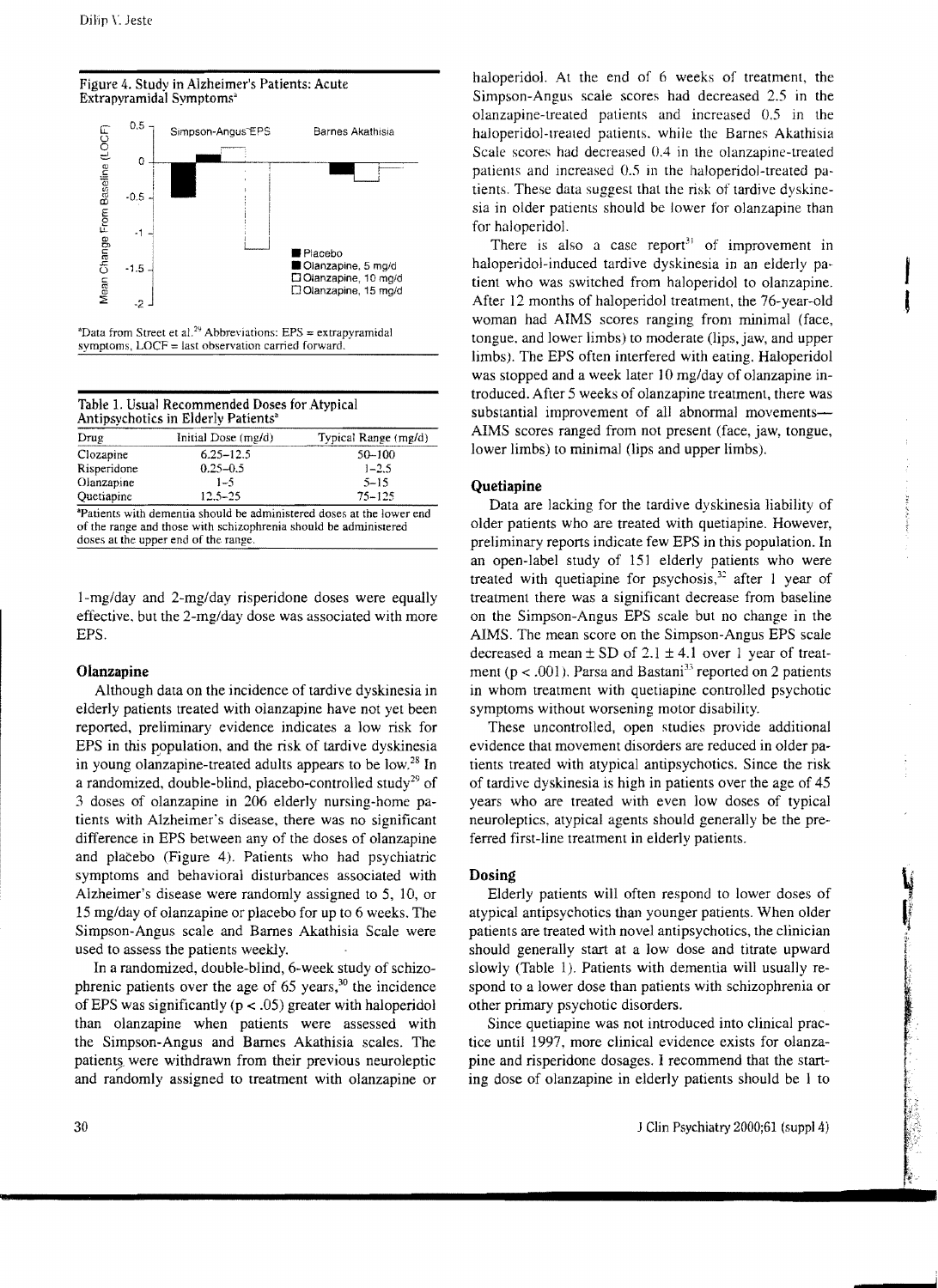5 mg/day, and the maintenance dose should be 5 to 15 mg/day. In the study of olanzapine in Alzheimer's patients,<sup>29</sup> 5 and 10 mg/day were superior to 15 mg/day, while in the schizophrenia study, $30$  the optimal olanzapine dose was between 10 and 15 mg/day.

Starting and maintenance dosages of risperidone should be much lower than those recommended for younger patients since EPS are more likely to occur with risperidone than with the other atypical antipsychotics.<sup>34</sup> While 1 mg/day and 2 mg/day doses of risperidone were equally effective in a group of patients with dementia,  $2^7$  1 mg/day was associated with fewer adverse effects, including EPS, than 2 mg/day. Risperidone should be started at a dose of 0.25 to 0.5 mg/day and increased by that amount once or twice a week up to a maximum of 1.0 to 2.5 mg/day. Patients with dementia, Parkinson's disease, or significant hypotension should generally not receive more than  $1$  to  $1.5$  mg/day of risperidone.

than I to 1.5 mg/day of risperidone.<br>The maintenance dose of an atypical antipsychotic<br>should be as low as possible since some atypical antipsy-<br>chotics have been associated with EPS at higher doses,<br>and there is evidence should be as low as possible since some atypical antipsychotics have been associated with EPS at higher doses, and there is evidence that EPS early in treatment are a risk factor for tardive dyskinesia. Polypharmacy with combinations of psychotropic agents should be avoided in olde patients who are often also receiving medications for a variety of other medical problems. To achieve the full nations of psychotropic agents should be avoided in older patients who are often also receiving medications for a variety of other medical problems. To achieve the full benefits of a medication, a longer trial may be needed in the elderly than would be necessary in younger patients.

#### **CONCLUSION**

Since tardive dyskinesia is 5 to 6 times more prevalent in older than in younger patients who are treated with conventional antipsychotics and since there is evidence that early EPS are a risk factor for tardive dyskinesia in this population, the atypical antipsychotics, which have a low liability for EPS, should be the preferred first-line treatment for the elderly. Clinicians should start treatment in elderly patients with a low dose and increase the dose slowly until the lowest effective dose is reached.

*Drug names:* chlorpromazine (Thorazine and others), clozapine (Clozaril and others), haloperidol (Haldol and others), olanzapine (Zyprexa), quetiapine (Seroquel), risperidone (Risperdal), thioridazine (Mellaril and others).

*Disclosure of off-label use:* The author of this article has determined that, to the best of his knowledge, the following agents are not approved by the U.S. Food and Drug Administration for the treatment of agitation or aggression in patients with dementia: chlorpromazine. c\ozapine, haloperidol, oianzapine. quetiapine. rispcridone, and thioridazine.

#### REFERENCES

- 1. Kane JM. Prospective study of tardive dyskinesia in the elderly. Syllabus and Proceedings of the 152nd Annual Meeting of the American Psychiatric Association: May 15-20, 1999: Washington, DC. No. 31C:79
- 2. Jeste DV, Rockwell E, Harris MJ, et al. Conventional vs. newer antipsychotics in elderly patients. Am J Geriatr Psychiatry 1999:7:70-76
- 3. Kane JM, Woerner M, Lieberman J, et al. Tardive dyskinesia: prevalence, incidence and risk factors. 1 Clin Psychopharmacol 1988;8(suppl): 52S-56S
- 4. leste DV, Caligiuri MP, Paulsen IS, et al. Risk of tardive dyskinesia in older patients: a prospective longitudinal study of 266 patients. Arch Gen Psychiatry 1995:52:756-765
- 5. Jeste DV. Lacro JP, Palmer B, et al. Incidence of tardive dyskinesia in early stages of low-dose treatment with typical neuroleptics in older patients. Am 1 PSYChiatry 1999; 156:309-311
- 6. Caligiuri MP, Lacro JP, Rockwell E, et al. Incidence and risk factors for severe tardive dyskinesia in older patients. Br J Psychiatry 1997;171: 148-153
- 7. Caligiuri MP, Lohr JB. Fine force instability: a quantitative measure of neuroleptic-induced dyskinesia in the hand. 1 Neuropsychiatry Clin Neurosci 1990:2:395-398
- 8. Caligiuri MP, Lohr JB, Bracha HS, et al. Clinical and instrumental assessmentof neuroleptic-induced parkinsonism in patients with tardive dyskinesia. Bioi Psychiatry 1991:29:139-148
- 9. Schooler NR, Kane JM. Research diagnoses for tardive dyskinesia [letter]. Arch Gen Psychiatry 1982:39:486-487
- 10. Psychopharmacology Research Branch NIMH. Abnormal Involuntary Movement Scale (AIMS). In: Guy W. ed. ECDEU Assessment Manual for Psychopharmacology, Revised. US Dept Health. Education. and Welfare Publication (ADM) 76-338. Rockville, Md: National Institute of Mental Health: 1976:534-537
- II. American Psychiatric Association: Diagnostic and Statistical Manual of Mental Disorders. Fourth Edition. Washington, DC: American Psychiatric Association; 1994
- 12. Yassa R, Jeste DV. Gender differences in tardive dyskinesia: a critical review of the literature. Schizophr Bull 1992;18:701-715
- 13. Saltz BL, Woerner MG, Kane 1M, et al. Prospective study of tardive dyskinesia incidence in the elderly. lAMA 1991 :266:2402-2406
- 14. Crane GE. Pseudoparkinsonism and tardive dyskinesia. Arch Neurol 1972; 17:426-+30
- 15. Chouinard G, Annable L, Ross-Chouinard A, et al. Factors related to tardive dyskinesia. Am 1 Psychiatry 1979; 136:79-82
- 16. Dixon L, Weiden PJ, Haas G, et al. Increased tardive dyskinesia in alcoholabusing schizophrenic patients. Compr Psychiatry 1992;33:121-122
- 17. Olivera AA, Kiefer MW, Manley NK. Tardive dyskinesia in psychiatric patients with substance use disorders. Am 1 Drug Alcohol Abuse 1990;16: 57-66
- 18. Glazer WM, Morgenstern H, Doucette J. Race and tardive dyskinesia among outpatients at a CMHC. Hosp Community Psychiatry 1994:45: 38-42
- 19. Lawson WB. Racial and ethnic factors in psychiatric research. Hosp Community Psychiatry 1986:37:50-54
- 20. Paulsen JS. Caligiuri MP, Palmer B, et al. Risk factors for orofacial and limbtruncal tardive dyskinesia in older patients: a prospective longitudinal study, Psychopharmacology (Berl) 1996;123:307-314
- 21. Caligiuri MP, Rockwell E, Jeste DV. Extrapyramidal side effects in patients with Alzheimer's disease treated with low-dose neuroleptic medication. Am 1 Geriatr Psychiatry 1998:6:75-82
- 22. Kane JM, Woerner MG, Pollack S, et al. Does clozapine cause tardive dyskinesia? J Clin Psychiatry 1993;54:327-330
- 23. Kahn N, Freeman A, 1uncos lL, et al. Clozapine is beneficial for psychosis in Parkinson's disease. Neurology 1991:41:1699-1700
- 24. Factor SA, Brown D. Clozapine prevents recurrence of psychosis in Parkinson's disease. Mov Disord 1992:7: 125-131
- 25. Safferman AZ, Kane 1M, Aronowitz IS. et al. The use of clozapine in neurologic disorders. 1 Clio Psychiatry 1994:55(9, suppl B):98-101
- 26. Jeste DV. Lacro JP. Bailey A. et al. Lower incidence of tardive dyskinesia with risperidone compared with haloperidol in older patients. J Am Geriatr Soc 1999:47:716-719
- 27. Brecher MB. Follow-up study of risperidone in the treatment of patients with dementia: interim results on tardive dyskinesia and dyskinesia severity. In: New Research Program and Abstracts of the 151st Annual Meeting of the American Psychiauic Association: June 2. 1998: Toronto, Ontario. Canada. Abstract NR342: 160
- 28. Tollefson GD. Beasley CM Jr. Tamura RN. et al. Blind, controlled. longterm study of the comparative incidence of treatment-emergent tardive dyskinesia with olanzapine or haloperidol. Am J Psychiatry 1997:154: 12-+&-1254
- 29. Street 1. Clark WS. Mitan S, et al. Olanzapine in the treatment oi psychosis